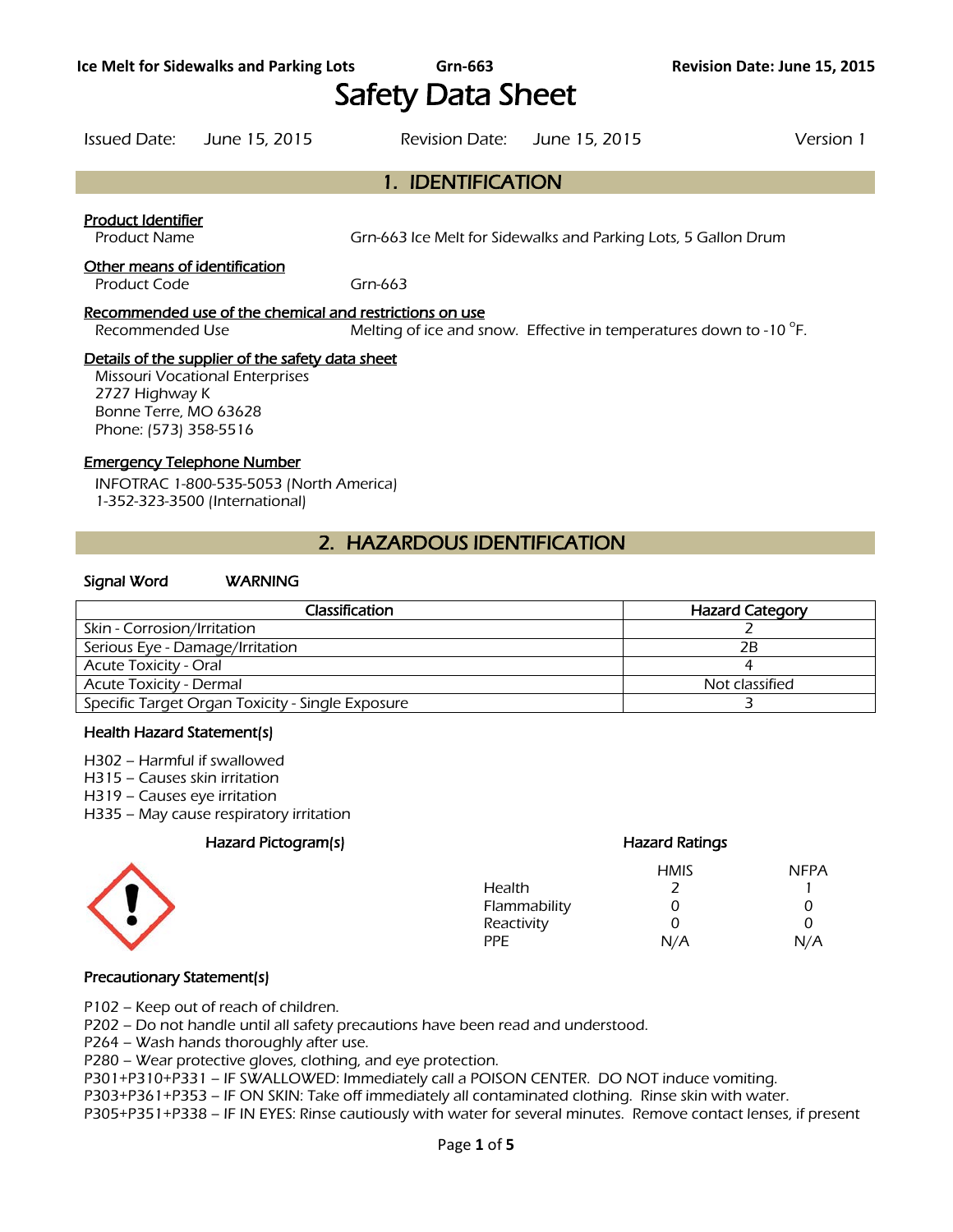### **Ice Melt for Sidewalks and Parking Lots Grn-663 Book Constructs Grn-663 Revision Date:** June 15, 2015

and easy to do. Continue rinsing. P501 – Dispose of contents and/or container in accordance with local, regional, national or international regulations.

### Potential Health Effects

| <b>Skin Contact</b> | May cause irritation.              |
|---------------------|------------------------------------|
| Eye Contact         | May cause severe irritation.       |
| Inhalation          | Not an expected route of exposure. |
| Ingestion           | May cause stomach pain.            |

### 3. COMPOSITION/INFORMATION ON INGREDIENT

| <b>Chemical Name/Pure Substance</b> | CAS#           | Weight-% |
|-------------------------------------|----------------|----------|
| Calcium Chloride                    | 10043-52-4     | 25-30    |
| Urea Industrial Grade               | $57-13-6$      | 3-6      |
| Magnesium Chloride                  | 7791-18-6      | 1-5      |
| Triethanolamine                     | $102 - 71 - 6$ | $0 - 2$  |
|                                     |                |          |

\*\*If Chemical Name/CAS No is "proprietary" and/or Weight-% is listed as a range, the specific chemical identity and/or percentage of composition has been withheld as a trade secret.

### 4. FIRST-AID MEASURES

| <b>General Advice</b> | If you feel unwell, seek medical advice (show label where possible).                                                         |
|-----------------------|------------------------------------------------------------------------------------------------------------------------------|
| Eye Contact           | Immediately flush eyes with water continuously for at least 15 minutes getting under the<br>upper and lower eyelids as well. |
| <b>Skin Contact</b>   | Flush with water or shower.                                                                                                  |
| Inhalation            | Remove to fresh air. If symptoms persist get medical advice/attention.                                                       |
| Ingestion             | Do NOT induce vomiting. Give large amounts of water and transport to medical facility.                                       |

### Most important symptoms and effects

Eye and skin irritation. Continued contact with the eyes or skin could cause more serious symptoms to occur, such as, severe skin and eye burns and damage.

### 5. FIRE-FIGHTING MEASURES

### Extinguishing Media

Suitable Extinguishing Media: This material does not burn. Use media suitable to the surrounding fire. Unsuitable Extinguishing Media: This material does not burn. Use media suitable to the surrounding fire.

### Specific Hazards Arising from the Chemical

This material does not burn.

### Protective equipment and precautions for firefighters

As in any fire, wear self-contained breathing apparatus and full protective fire fighting gear.

### 6. ACCIDENTAL RELEASE MEASURES

### Personal precautions, protective equipment and emergency procedures

| Personal precautions             | Isolate the area. Avoid contact with skin and eyes. Wash exposed body<br>areas thoroughly after handling. |
|----------------------------------|-----------------------------------------------------------------------------------------------------------|
| <b>Environmental precautions</b> | Not expected to be harmful to the environment.                                                            |

Page **2** of **5**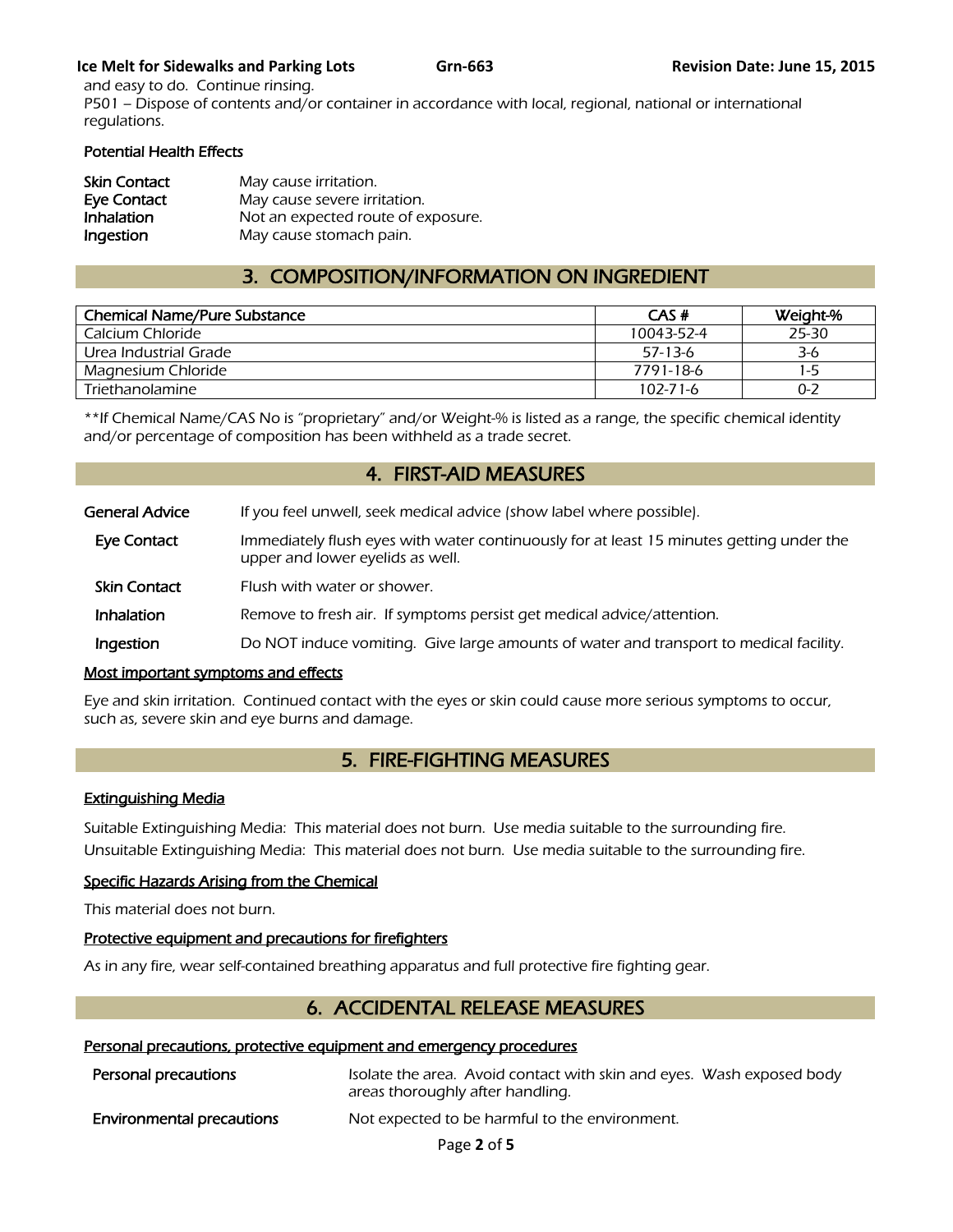### Methods and material for containment and clean up

| <b>Methods for Containment</b> | Stop the flow of material if safe to do so. Dike the spilled area where<br>possible.                                                                                      |
|--------------------------------|---------------------------------------------------------------------------------------------------------------------------------------------------------------------------|
| Methods for Clean up           | Absorb spill with materials such as sand, earth, or vermiculite. Collect<br>material in a suitable and properly labeled container. Flush residue with<br>plenty of water. |

### 7. HANDLING AND STORAGE

### Precautions for safe handling

As with all chemicals, good industrial hygiene should be followed when handling this product. Appropriate gloves and safety glasses/goggles. Wash thoroughly after handling. Wash hands before breaks, eating, drinking, or smoking.

### Conditions for safe storage, including any incompatibilities

Store container tightly closed and in a cool, dry area away from direct sunlight and moisture.

### 8. EXPOSURE CONTROLS/PERSONAL PROTECTION

| Appropriate engineering controls                                      |                                                                                                        |  |
|-----------------------------------------------------------------------|--------------------------------------------------------------------------------------------------------|--|
| <b>Engineering Controls</b>                                           | Use only in well-ventilated areas.                                                                     |  |
| Individual protection measures, such as personal protective equipment |                                                                                                        |  |
| Eye/Face Protection                                                   | Wear safety glasses with side shields or chemical goggles.                                             |  |
| Skin and Body Protection                                              | Wear clean, body-covering clothing.                                                                    |  |
| <b>Respiratory Protection</b>                                         | Not required under normal use conditions.                                                              |  |
| <b>General Hygiene Considerations</b>                                 | Wear appropriate clothing to quard against splashing. Maintain an eyewash<br>station in the work area. |  |

### 9. PHYSICAL AND CHEMICAL PROPERTIES

### **Appearance**

| <b>Physical State</b><br>Color     | Liquid<br>Clear Amber     | Odor<br><b>Odor Threshold</b> | Not Determined<br>Not Determined |
|------------------------------------|---------------------------|-------------------------------|----------------------------------|
| <b>Property</b>                    | <b>Values</b>             | <b>Remarks - Method</b>       |                                  |
| рH<br>Melting Point/Freezing Point | Not available             |                               |                                  |
| <b>Boiling Point/Boiling Range</b> | 252 °F (122 °C)           |                               |                                  |
| <b>Flash Point</b>                 | Not available             |                               |                                  |
| <b>Evaporation Rate</b>            | Not available             |                               |                                  |
| Flammability (Solid, Gas)          | Not available             |                               |                                  |
| <b>Upper Flammability Limits</b>   | Not available             |                               |                                  |
| <b>Lower Flammability Limits</b>   | Not available             |                               |                                  |
| <b>Vapor Pressure</b>              | 7-15 mmHg @ 77 °F (25 °C) |                               |                                  |
| <b>Vapor Density</b>               | Not available             |                               |                                  |
| <b>Specific Gravity</b>            | 1.334                     |                               |                                  |
| <b>Water Solubility</b>            | Complete                  |                               |                                  |
| Solubility in other solvents       | Not available             |                               |                                  |
| <b>Partition Coefficient</b>       | Not available             |                               |                                  |
| <b>Auto-ignition Temperature</b>   | Not available             |                               |                                  |
| <b>Decomposition Temperature</b>   | Not available             |                               |                                  |
| <b>Viscosity</b>                   | Not available             |                               |                                  |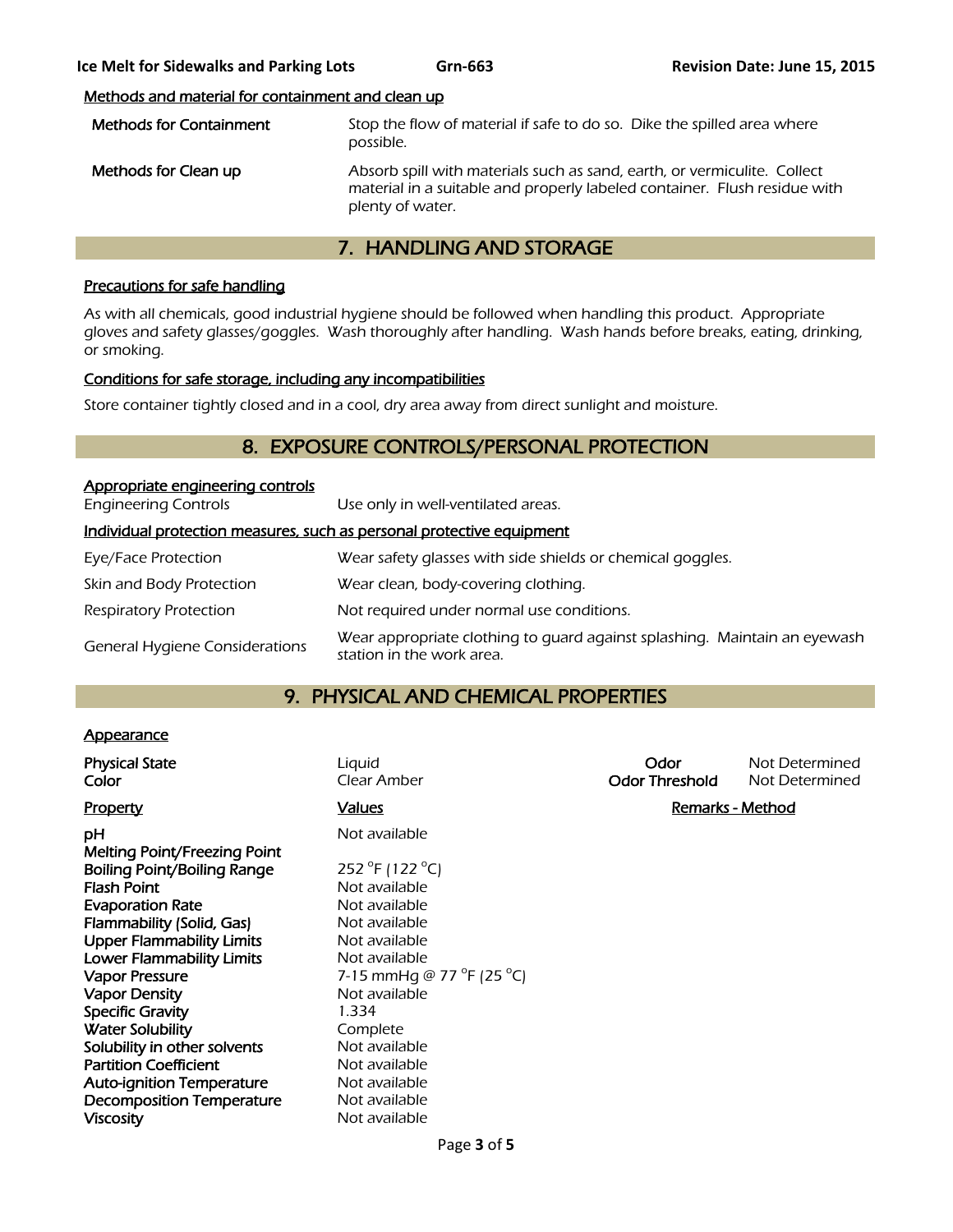### 10. STABILITY AND REACTIVITY

| Reactivity                                        | Not reactive under normal use and conditions.    |
|---------------------------------------------------|--------------------------------------------------|
| <b>Chemical Stability</b>                         | Stable under normal conditions.                  |
| <b>Conditions to Avoid</b>                        | Temperatures above 350 °F                        |
| Incompatible materials                            | Aluminum, yellow brass, sulfuric acid, and zinc. |
| <b>Hazardous Decomposition</b><br><b>Products</b> | Will not decompose.                              |
| <b>Hazardous Polymerization</b>                   | Not available.                                   |

### 11. TOXICOLOGICAL INFORMATION

| Information on likely routes of exposure<br>Eye contact<br>Skin contact<br>Ingestion<br><b>Inhalation</b> | May cause irritation and possibly damage.<br>May cause irritation. Long term exposure could lead to skin burns.<br>May result in gastrointestinal pain and damage.<br>Not a likely route of exposure. |
|-----------------------------------------------------------------------------------------------------------|-------------------------------------------------------------------------------------------------------------------------------------------------------------------------------------------------------|
| Symptoms related to the physical,                                                                         | Swelling, pain, or redness in and around the eyes. Irritated and possibly                                                                                                                             |
| chemical, and toxicological                                                                               | redness on the skin which could lead to burns. Pain in the gastrointestinal                                                                                                                           |
| characteristics                                                                                           | area.                                                                                                                                                                                                 |
| Carcinogenicity                                                                                           | Not classified as a human carcinogen.                                                                                                                                                                 |
| Reproductive toxicity                                                                                     | Not available.                                                                                                                                                                                        |
| <b>Toxicological information</b>                                                                          | Not available.                                                                                                                                                                                        |

### 12. ECOLOGICAL INFORMATION

| Ectotoxicity                  | Acute amounts are non-toxic to aquatic life. Large amounts or spills could be<br>harmful to aquatic life. |
|-------------------------------|-----------------------------------------------------------------------------------------------------------|
| Persistence and degradability | The material is inorganic and not subject to biodegradation.                                              |
| Bioaccumulative potential     | Not expected to accumulate in living organisms.                                                           |
| Other adverse effects         | Not available.                                                                                            |

### 13. DISPOSAL CONSIDERATIONS

| <b>Disposal Instructions</b>             | Dispose of in accordance with local, state, and federal regulations. Do not<br>dump into any sewers, on the ground, or into any body of water. |
|------------------------------------------|------------------------------------------------------------------------------------------------------------------------------------------------|
| Hazardous Waste Code                     | Not available.                                                                                                                                 |
| Waste from residues / unused<br>products | Dispose of to an approved waste management site in accordance with local,<br>state, and federal regulations.                                   |
| <b>Contaminated Packaging</b>            | Dispose of to an approved waste management site in accordance with local,<br>state, and federal regulations.                                   |

### 14. TRANSPORT INFORMATION

Note Note **Please see current shipping paper for most up to date shipping information**,